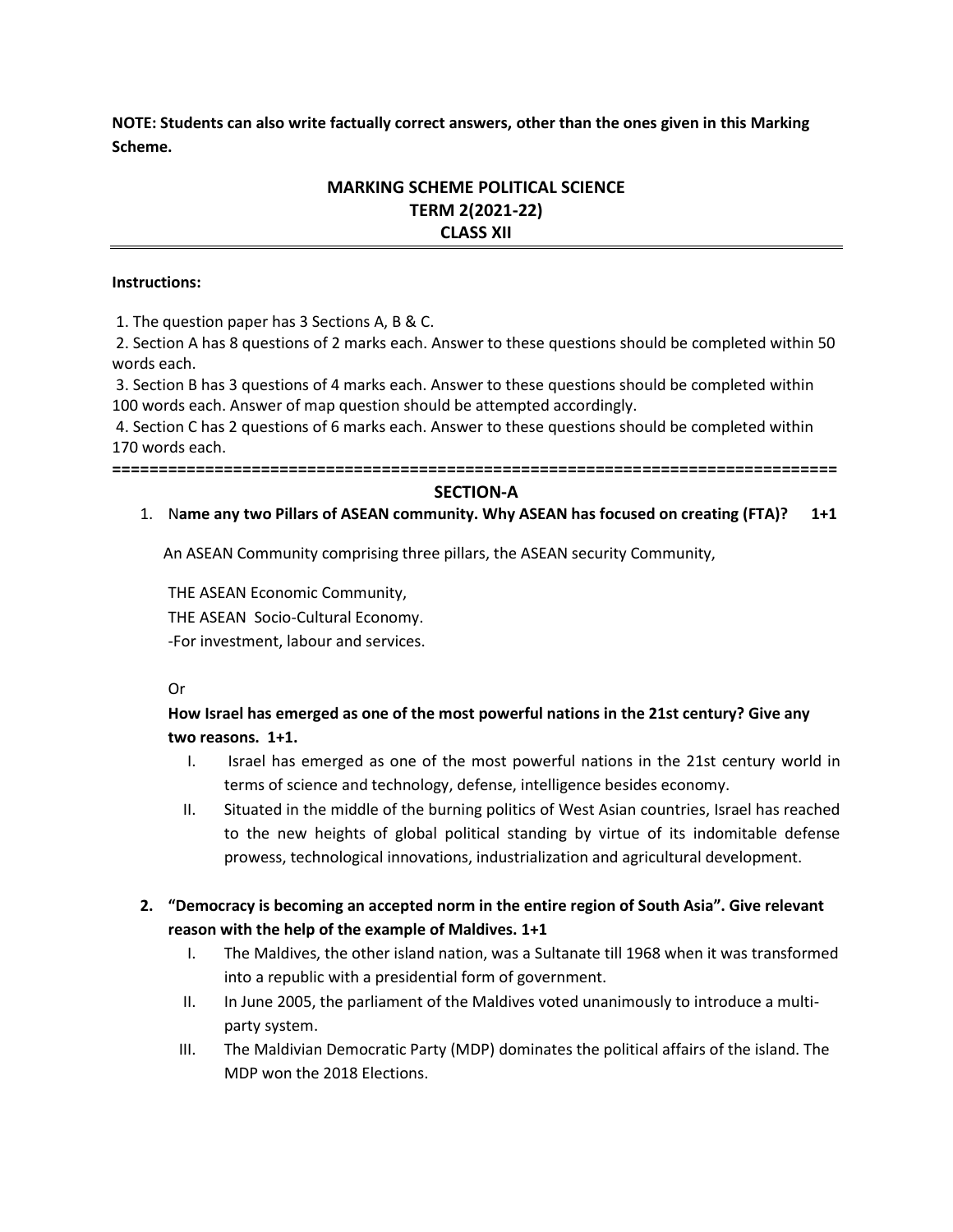- **3. How one can say that Rajiv Gandhi's visit to china in December 1988 helped to maintain "peace and tranquility" on the border of Indo -china? 1+1**
	- I. Rajiv Gandhi's visit to China in December 1988 provided the impetus for an improvement in India–China relations. Since then both governments have taken measures to contain conflict and maintain 'peace and tranquility' on the border.
	- II. They have also signed agreements on cultural exchanges and cooperation in science and technology, and opened four border posts for trade. With India– China trade growing at 30 per cent per year since 1999, a more positive perspective on relations with China has emerged. Bilateral trade between India and China has increased from \$338 million in 1992 to more than \$84 billion in 2017.

### **4. What is the spirit behind the idea of SAFTA?1+1**

 The Agreement was signed in 2004 and came into effect on 1st January 2006.SAFTA aims at lowering trade tariffs. India thinks that there are real economic benefits for all from SAFTA and that a region that trades more freely will be able to cooperate better on political issues. Some in India think that SAFTA is not worth the trouble since India already has bilateral agreements with Bhutan, Nepal and Sri Lanka.

# **5. Mention any two conflicts between the countries of South Asia with their Neighbors. (expect India) 1+1**

Not all conflicts in South Asia are between India and its neighbors. Nepal and Bhutan, as well as Bangladesh and Myanmar, have had disagreements in the past over the migration of ethnic Nepalese into Bhutan and the Rohingyas into Myanmar, respectively.

Bangladesh and Nepal have had some differences over the future of the Himalayan river waters.

## **6. Who and why called India's First General Elections as "the biggest gamble in history"?1+1**

- I. An Indian editor called it "the biggest gamble in history".
- II. The first general election was also the first big test of democracy in a poor and illiterate country. Till then democracy had existed only in the prosperous countries, mainly in Europe and North America, where nearly everyone was literate

### **7. What is the idea behind the concept of Non- Congressism? 1+1**

Anti-Congress fronts in some states and entered into electoral adjustments of sharing seats in others. They felt that the inexperience of Indira Gandhi and the internal factionalism within the Congress provided them an opportunity to topple the Congress. The socialist leader Ram Manohar Lohia gave this strategy the name of 'non-Congressism'.

## **8. What were the reasons which led to the mid-term elections in 1980?1+1**

I. The Janata Party split and the government which was led by Morarji Desai lost its majority in less than 18 months. Another government headed by Charan Singh was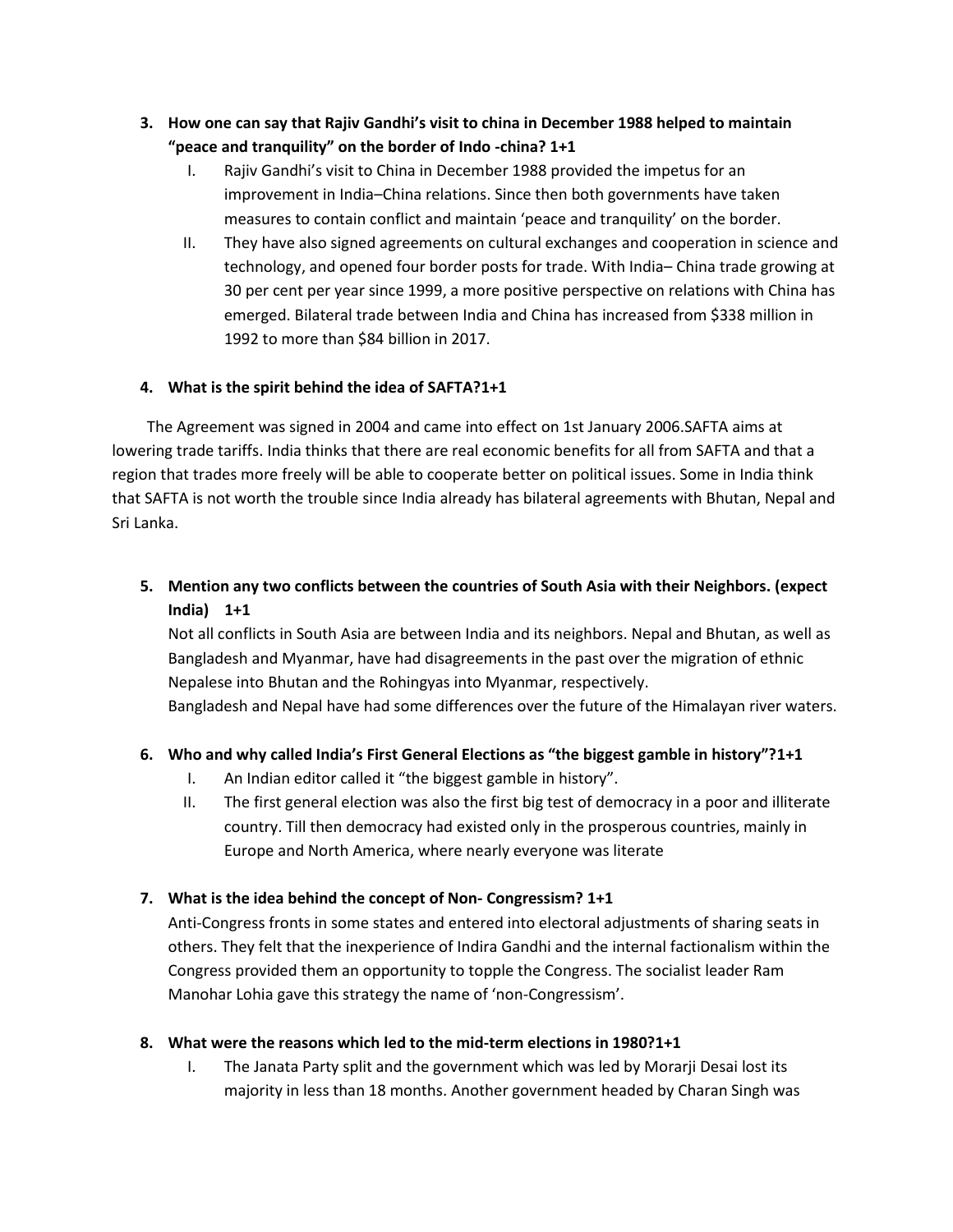formed on the assurance of the support of the Congress party. But the Congress party later decided to withdraw its support with the result that the Charan Singh government could remain in power for just about four months.

II. Fresh Lok Sabha elections were held in January 1980 in which the Janata Party suffered a comprehensive defeat, especially in north India where it had swept the polls in 1977. Congress party led by Indira Gandhi nearly repeated its great victory in 1971. It won 353 seats and came back to power

### **SECTION-B**

- **9. Describe any four new economic policies of China to make it grow at a faster rate**. The major policy decisions new economic policies of China were **:(1+1+1+1)**
- I. China ended its political and economic isolation with the establishments of relations with the United States in 1972.
- II. Four modernizations (agriculture, industry, science and technology and military) were proposed by Premier Zhou Enlai in 1973.
- III. Den Xiaoping declared the 'Open Door Policy' and rapid economic reforms in China. It was meant to generate higher productivity by investments of capital and technology from other countries.
- IV. The privatization of agriculture in 1982 was followed by the privatization of industry in 1998.
- V. The trade barriers were eliminated only in Special Economic Zones (SEZs) where foreign investors could set up enterprises.
	- **10. How did Janata Party make the 1977 elections into a referendum on the emergency imposed in 1975? Explain.(1+1+1+1)**
		- I. The Janata Party made this election into a referendum on the Emergency. Its campaign was focused on the non-democratic character of the rule and on the various excesses that took place during this period. In the backdrop of arrests of thousands of persons and the censorship of the Press, the public opinion was against the Congress.
		- II. Jayaprakash Narayan became the popular symbol of restoration of democracy. The formation of the Janata Party also ensured that non-Congress votes would not be divided. It was evident that the going was tough for the Congress.
		- III. Yet the final results took everyone by surprise. For the first time since Independence, the Congress party was defeated in the Lok Sabha elections.
		- IV. The Congress could win only 154 seats in the Lok Sabha. Its share of popular votes fell to less than 35 per cent. The Janata Party and its allies won 330 out of the 542 seats in the Lok Sabha; Janata Party itself won 295 seats and thus enjoyed a clear majority.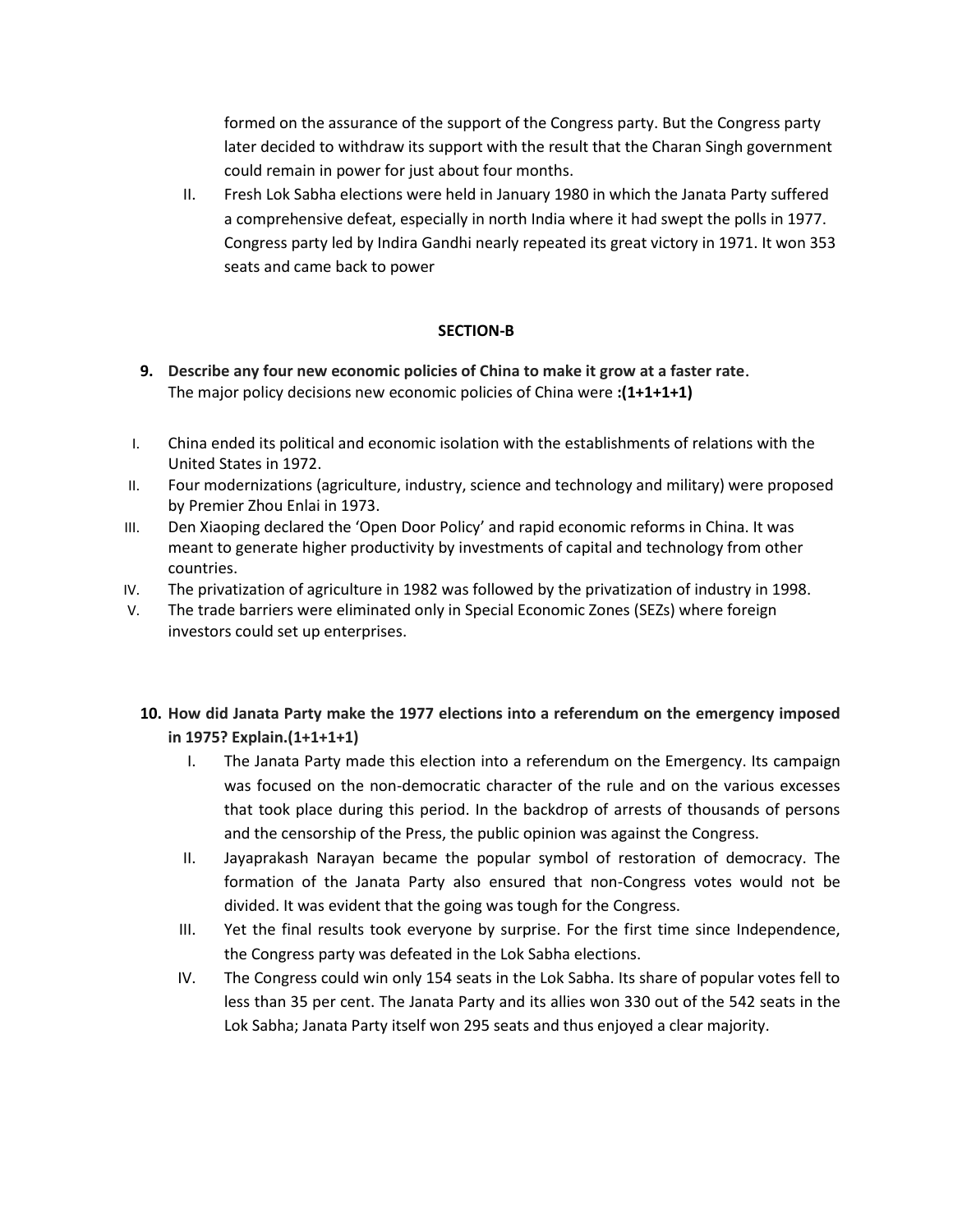- **11. In the given outline political map of India four states marked as A,B,C,D. Identify the location on the basis of the information given below along with their respective serial number of the information used and the concerned alphabets as per format that follows: (1+1+1+1)**
- **i. State where Congress was not in power at some point during 1952-67.**
- **ii. State form government of congress with the help of others in assembly elections of 1967.**
- **iii. State in 1967 general election, the breakaway Congress legislators played an important role in installing non-Congress through defection.**
- **iv. State where Congress was in power at some point during 1952-67.**

| Sr. number of   | Alphabet concerned | Answer                     |
|-----------------|--------------------|----------------------------|
| the information |                    |                            |
| used            |                    |                            |
|                 | D                  | <b>KERELA (Travancore-</b> |
|                 |                    | Cochin)                    |
|                 | B                  | <b>RAJASTHAN</b>           |
| iii             | А                  | <b>MADHYA PRADESH</b>      |
| iv              |                    | <b>UTTAR PRADESH</b>       |
|                 |                    |                            |

#### **SECTION-C**

### **12. Like India, Why could democracy not take root in Pakistan despite the fact that both the countries share a common past? Explain with relevant examples(1+1+1+1)**

- I. Several factors have contributed to Pakistan's failure in building a stable democracy. The social dominance of the military, clergy, and landowning aristocracy has led to the frequent overthrow of elected governments and the establishment of military government.
- II. Pakistan's conflict with India has made the promilitary groups more powerful. These groups have often said that political parties and democracy in Pakistan are flawed; that Pakistan's security would be harmed by selfish-minded parties and chaotic democracy, and that the army's stay in power is, therefore, justified.
- III. While democracy has not been fully successful in Pakistan, there has been a strong prodemocracy sentiment in the country. Pakistan has a courageous and relatively free press and a strong human rights movement.
- IV. The lack of genuine international support for democratic rule in Pakistan has further encouraged the military to continue its dominance.
- V. The United States and other Western countries have encouraged the military's authoritarian rule in the past, for their own reasons.
- VI. Given their fear of the threat of what they call 'global Islamic terrorism' and the apprehension that Pakistan's nuclear arsenal might fall into the hands of these terrorist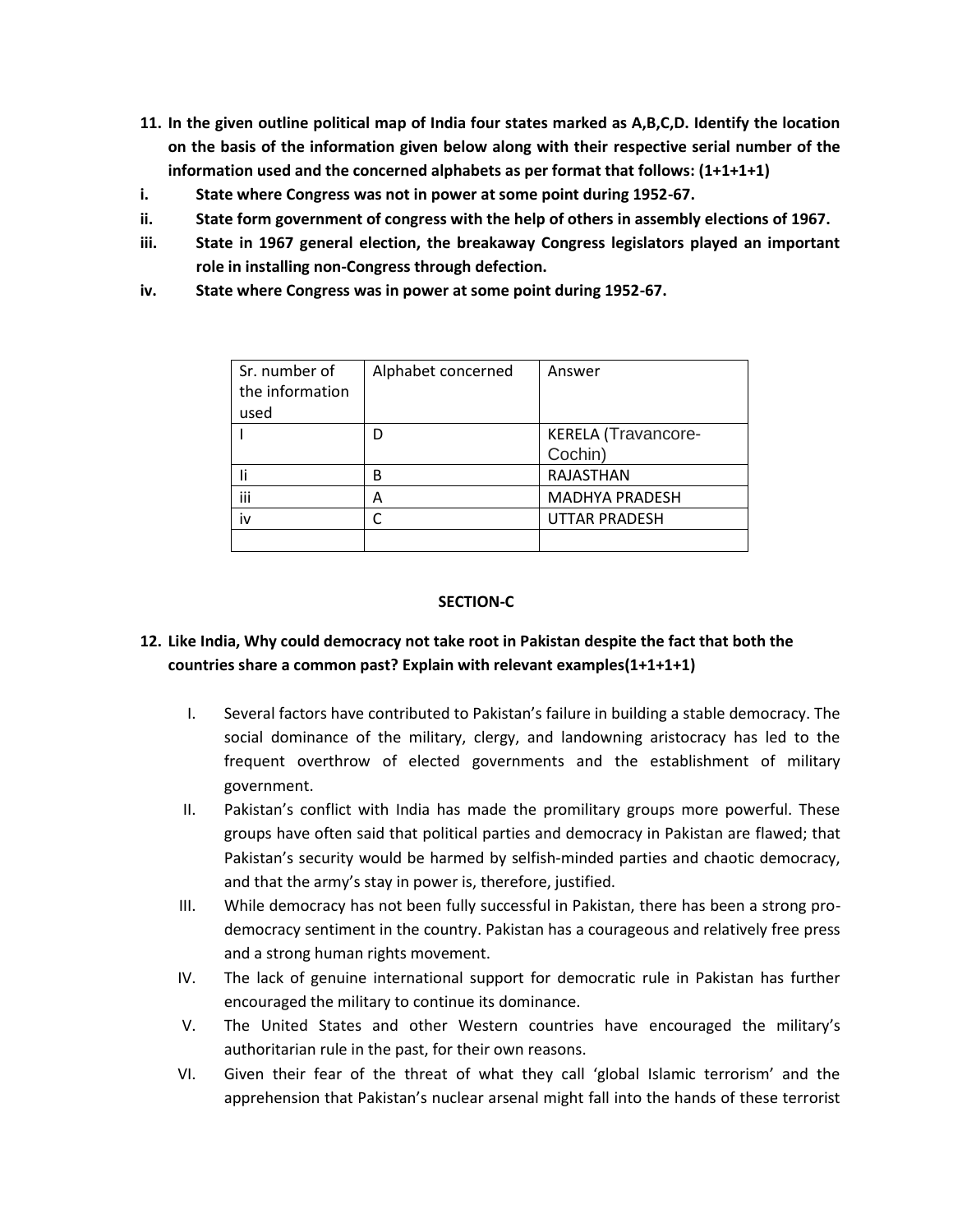groups, the military regime in Pakistan has been seen as the protector of Western interests in West Asia and South Asia.

Or

#### **What are the causes of Globalization? Explain its three consequences over world economies?**

#### **(2+4)**

The ability of ideas, capital, commodities and people to move more easily from one part of the world to another has been made possible largely by technological advances. The pace of these flows may vary. For instance, the movement of capital and commodities will most likely be quicker and wider than the movement of peoples across different parts of the world. Globalisation, however, does not emerge merely because of the availability of improved communications.

What is important is for people in different parts of the world to recognize these interconnections with the rest of the world. Currently, we are aware of the fact that events taking place in one part of the world could have an impact on another part of the world. The Bird flu or tsunami is not confined to any particular nation. It does not respect national boundaries. Similarly, when major economic events take place, their impact is felt outside their immediate local, national or regional environment at the global level.

#### **Consequences**

#### **Three major consequences are: Cultural**

**Economic Political (Above consequences will be explained by in detail)** (REFERENCE PAGE NO: 139 TO 144 chapters Globalization) NOTE: TO BE EXPLAINED BY STUDENTS IN DETAILS

### 13. **Who was Jayaprakash Narayan? What were his key contributions towards Indian Politics? Give answer with special reference through his role in Bihar movement and Total Revolution.(1+5)**

I. Jai Prakash Narayan is known for three key contributions: Fight against Corruption, Principle of Communitarian Socialism and Championing of 'Total Revolution'.Jai Prakash Narayan was the first leader in post-independence India who undertook a tirade against corruption through the participation of youth, particularly in Gujarat and Bihar. He advocated the office of Lokpal against corruption.

II. His principle of Communitarian Socialism views India as a society of communities encompassing three key layers, viz., community, region and rashtra– all combining together as an example of true federation.

Based on the above principles, Jai Prakash Narayan advocated transformation of individual, society and state through his call for 'Total Revolution'.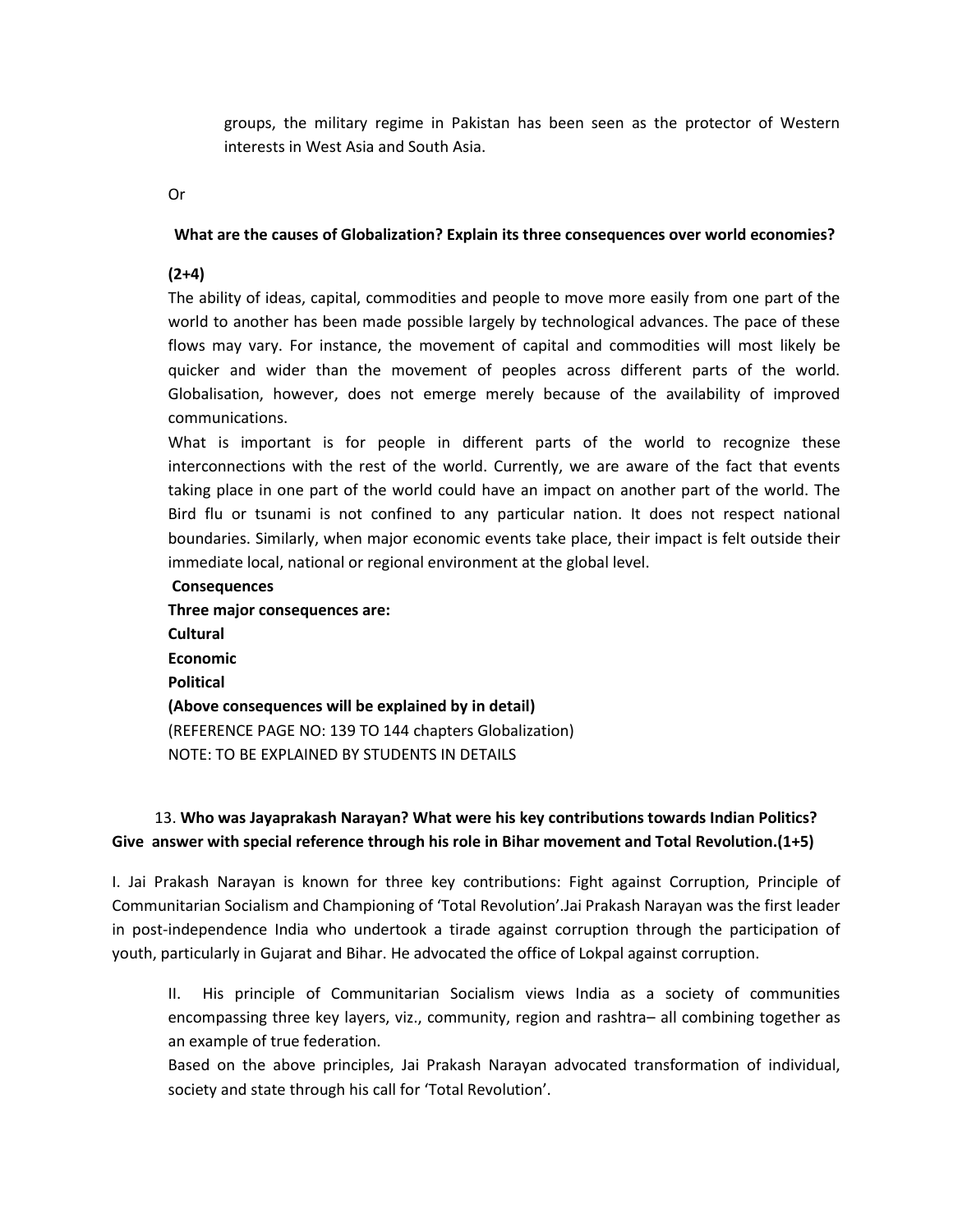- III. His call for total revolution sought to encompass moral, cultural, economic, political, educational and ecological transformations. His political transformation included the right tore call, the importance of village/mohalla samities in democratic politics, and his call for Upper Ke Log to join political struggle for a clean politics in the country.
- V. The essence for transformation according to Jai Prakash Narayan revolves around 'Man' who could be the real catalyst of change in India.
- VI. In March 1974 students came together in Bihar to protest against rising prices, food scarcity, unemployment and corruption. After a point they invited Jayaprakash Narayan (JP), who had given up active politics and was involved in social work, to lead the student movement. He accepted it on the condition that the movement will remain non-violent and will not limit itself to Bihar.
- VII. Thus the students' movement assumed a political character and had national appeal. People from all walks of life now entered the movement. Jayaprakash Narayan demanded the dismissal of the Congress government in Bihar and gave a call for total revolution in the social, economic and political spheres in order to establish what he considered to be true democracy. A series of bandhs, gehraos, and strikes were organised in protest against the Bihar government. The government, however, refused to resign.

#### Or

# **In what sense a major transformation could be seen in the nature of coalition politics from 2014 & 2019 general elections, from one party led coalition to one party dominated coalition? (1+1+1+1+1+1)**

- I. The Bharatiya Janata Party led by Prime Minister Narendra Modi got an absolute majority in the Lok Sabha elections held in May 2014 and after nearly 30 years in Indian politics, a strong government with an absolute majority was established at the Centre.
- II. Though called NDA III, the BJP-led coalition of 2014 was largely different its predecessor coalition governments. Where the previous coalitions were led by one of the national parties, the NDA III coalition was not only steered by a national party, i.e., BJP it was also dominated by BJP with an absolute majority of its own in Lok Sabha.
- III. It was also called a 'surplus majority coalition'. In that sense a major transformation could be seen in the nature of coalition politics which could be seen from one party led coalition to one party dominated coalition.
- IV. The 2019 Lok Sabha elections, the 17th since independence, once again brought back BJP led NDA [NDA IV] to the centre of power by winning more than 350 seats out of 543.